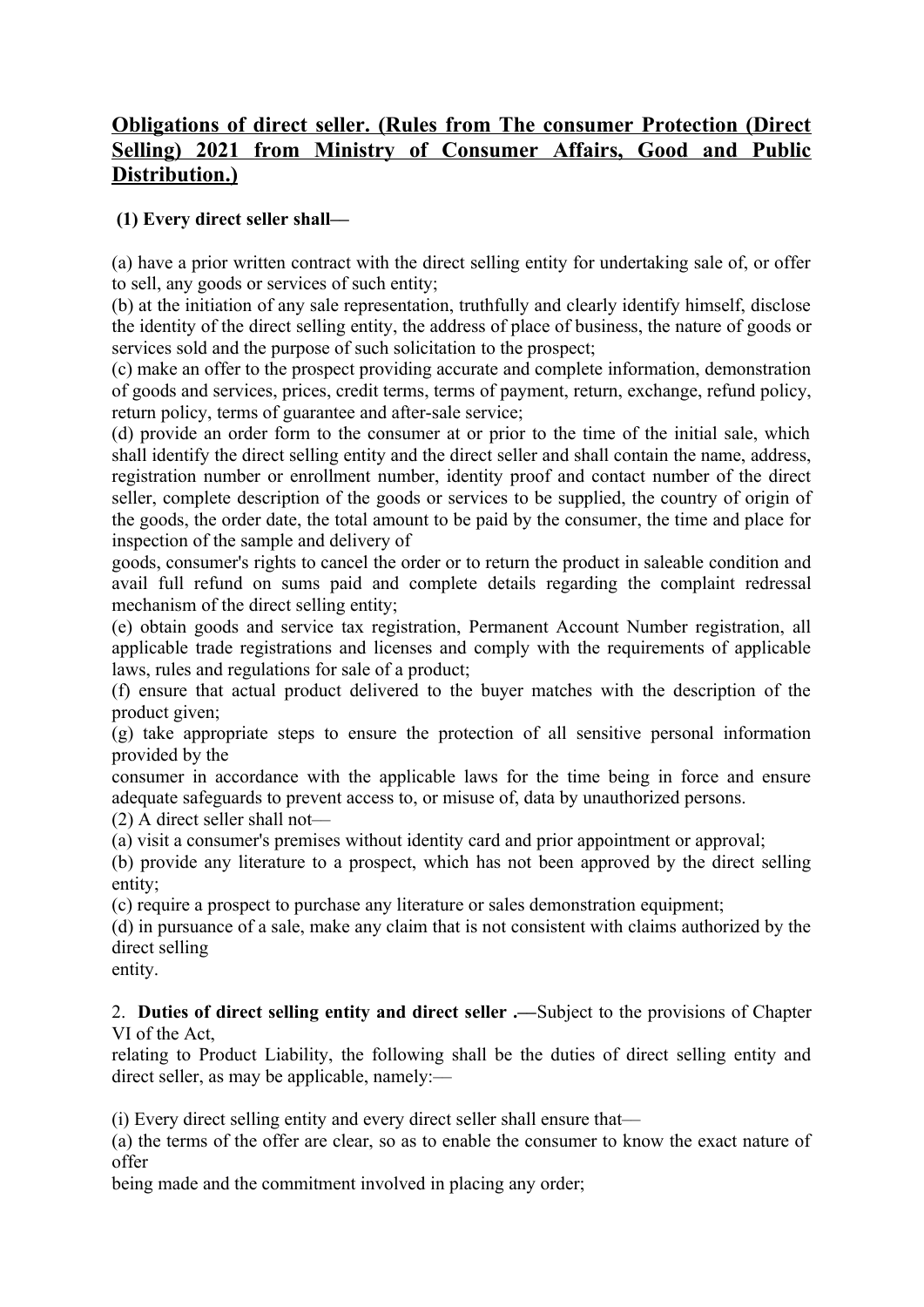(b) the presentations and other representations used in direct selling shall not contain any product

description, claim, illustration or other element which, directly or by implication, is likely to mislead the consumer;

(c) the explanation and demonstration of the goods or services offered are accurate and complete, particularly with regard to price and, if applicable, to credit conditions, terms of payment,

cooling-off periods or right to return, terms of guarantee, after-sales service and delivery;

(d) the descriptions, claims, illustrations or other elements relating to verifiable facts are capable of

substantiation;

(e) any misleading, deceptive or unfair trade practices are not used;

(f) direct selling is not represented to the consumer as being a form of market research;

(g) the promotional literature, advertisement or mail contain the name and address or telephone number of the direct selling company, and include the mobile number of the direct seller;

(h) direct selling shall not state or imply that a guarantee, warranty or other expression having substantially the same meaning, offers to the consumer any rights in additional to those provided by law, when it does not;

(i) the terms of any guarantee or warranty, including the name and address of the guarantor, shall be easily available to the consumer and limitations on consumer rights or remedies, where permitted by law, shall be clear and conspicuous;

(j) the remedial action open to the consumer shall be clearly set out in the order form or other accompanying literature provided with the goods or service;

(k) the presentation of the offer does not contain or refer to any testimonial, endorsement or supportive documentation unless it is genuine, verifiable and relevant;

(l) when after-sales service is offered, details of the service are included in the guarantee or stated

elsewhere in the offer and if the consumer accepts the offer, information shall be given on how the

consumer can activate the service and communicate with the service agent;

(m) products, including, where applicable, samples, are suitably packaged for delivery to the consumer and for possible return, in compliance with the appropriate health and safety standards;

(n) unless otherwise stipulated in the offer, orders shall be fulfilled within the delivery date proposed to the consumer at the time of purchase and the consumer shall be informed of any undue delay as soon as it becomes apparent or comes within the knowledge of the direct selling entity or the concerned direct seller;

(o) in cases of delay under clause (n), any request for cancellation of the order by the consumer shall be granted, irrespective of whether the consumer has been informed of the delay, and the deposit, if any, shall be refunded as per the cancellation terms proposed to the consumer at the time of purchase, and if it is not possible to prevent delivery, the consumer shall be informed of the right to return the product at the direct selling company's or the direct seller's cost as per the procedure for return of the goods proposed to the consumer at the time of purchase;

(p) right of return offered by that entity shall be in writing;

(q) whether payment for the offer is on an immediate sale or installment basis, the price and terms of

payment shall be clearly stated in the offer together with the nature of any additional charges such as